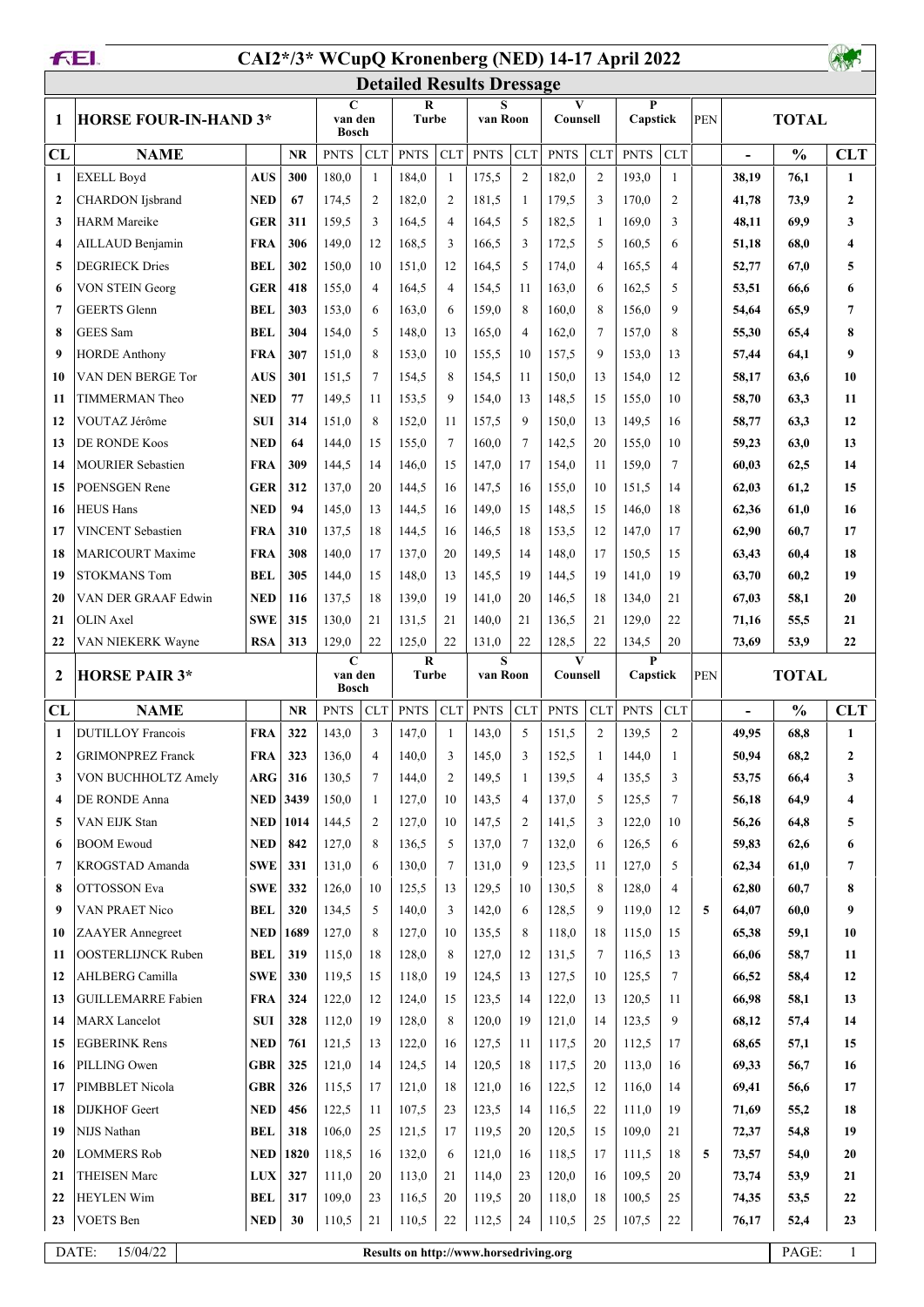|                | FEI.                                 |            |                 |                               |                |                                        |                |                                  |                | CAI2*/3* WCupQ Kronenberg (NED) 14-17 April 2022 |            |             |            |            |                          |               |                |
|----------------|--------------------------------------|------------|-----------------|-------------------------------|----------------|----------------------------------------|----------------|----------------------------------|----------------|--------------------------------------------------|------------|-------------|------------|------------|--------------------------|---------------|----------------|
|                |                                      |            |                 |                               |                |                                        |                | <b>Detailed Results Dressage</b> |                |                                                  |            |             |            |            |                          |               |                |
| 24             | NIELSEN Hans-Henrik                  | <b>DEN</b> | 321             | 110.5                         | 21             | 100,0                                  | 25             | 115,5                            | 22             | 112,5                                            | 23         | 105,0       | 24         |            | 77,39                    | 51,6          | 24             |
| 25             | REIFER-SAX Marie Louise              | <b>SUI</b> | 329             | 107,5                         | 24             | 102,0                                  | 24             | 108,5                            | 25             | 112,0                                            | 24         | 106,0       | 23         |            | 78,53                    | 50,9          | 25             |
| 3              | <b>HORSE SINGLE 3*</b>               |            |                 | $\mathbf C$<br><b>Thunert</b> |                | V<br>Koornneef                         |                | P<br><b>Bruneel</b>              |                |                                                  |            |             |            | <b>PEN</b> |                          | <b>TOTAL</b>  |                |
| CL             | <b>NAME</b>                          |            | <b>NR</b>       | <b>PNTS</b>                   | <b>CLT</b>     | <b>PNTS</b>                            | <b>CLT</b>     | <b>PNTS</b>                      | <b>CLT</b>     | <b>PNTS</b>                                      | <b>CLT</b> | <b>PNTS</b> | <b>CLT</b> |            | $\overline{\phantom{0}}$ | $\frac{0}{0}$ | <b>CLT</b>     |
| 1              | <b>MARTIN</b> Fabrice                | <b>FRA</b> | 342             | 184,5                         | $\overline{c}$ | 177,5                                  | 3              | 181,0                            | $\mathbf{1}$   |                                                  |            |             |            |            | 39,45                    | 75,3          | 1              |
| $\overline{2}$ | VIGNAUD Marion                       | <b>FRA</b> | 346             | 178.5                         | 3              | 186,0                                  | -1             | 177,0                            | $\overline{c}$ |                                                  |            |             |            |            | 39,79                    | 75,1          | $\mathbf{2}$   |
| 3              | <b>SIEBERS</b> Saskia                | <b>NED</b> | 21              | 186,0                         | 1              | 182,5                                  | $\overline{2}$ | 172,0                            | 3              |                                                  |            |             |            |            | 40,01                    | 75,0          | 3              |
| 4              | <b>UNZEITIG Anne</b>                 | <b>GER</b> | 351             | 173,0                         | 5              | 162,5                                  | 8              | 169,0                            | $\overline{4}$ |                                                  |            |             |            |            | 48,00                    | 70,0          | 4              |
| 5              | JÄRVINEN Talvikki                    | <b>FIN</b> | 338             | 173.5                         | 4              | 162,5                                  | 8              | 163,5                            | $\tau$         |                                                  |            |             |            |            | 49,11                    | 69,3          | 5              |
| 6              | <b>KRISTIANSEN Linnea</b>            | SWE        | 357             | 164,0                         | 6              | 168,5                                  | 5              | 165,0                            | 5              |                                                  |            |             |            |            | 49,55                    | 69,0          | 6              |
| 7              | <b>BARBEY</b> Michael                | <b>SUI</b> | 356             | 163,5                         | 7              | 171,5                                  | $\overline{4}$ | 160,0                            | 10             |                                                  |            |             |            |            | 50,11                    | 68,7          | 7              |
| 8              | PROVOOST Christiaan                  | <b>NED</b> | 602             | 157,0                         | 9              | 162,5                                  | 8              | 158,0                            | 14             |                                                  |            |             |            |            | 53,99                    | 66,3          | 8              |
| 9              | VAN DER HORST Jaap                   | NED        | 1469            | 152,0                         | 12             | 165,5                                  | $\overline{7}$ | 154,5                            | 18             |                                                  |            |             |            |            | 55,22                    | 65,5          | 9              |
| 10             | PESTMAN Rudolf                       | <b>NED</b> | 1125            | 158.5                         | 8              | 154,5                                  | 13             | 157,0                            | 17             |                                                  |            |             |            |            | 55,66                    | 65,2          | 10             |
| 11             | NIELSEN Mie Mosegaard                | <b>DEN</b> | 337             | 156.5                         | 10             | 150,0                                  | 20             | 162,0                            | 9              |                                                  |            |             |            |            | 55,99                    | 65,0          | 11             |
| 12             | VAN DER SNOEK Elke                   | <b>NED</b> | 1927            | 136,5                         | 28             | 162,5                                  | 8              | 164,0                            | 6              |                                                  |            |             |            |            | 57,21                    | 64,2          | 12             |
| 12             | HENRIKSSON Maria                     | <b>NOR</b> | 352             | 154,5                         | 11             | 149,5                                  | 21             | 159,0                            | 12             |                                                  |            |             |            |            | 57,21                    | 64,2          | 12             |
| 14             | <b>VELDBOOM - BULTEN Jeannet NED</b> |            | 1261            | 147,5                         | 16             | 160,0                                  | 12             | 151,5                            | 21             |                                                  |            |             |            |            | 58,10                    | 63,7          | 14             |
| 15             | MIKKELSEN Kjell Oivind               | <b>NOR</b> | 355             | 150,0                         | 14             | 148,5                                  | 22             | 160,0                            | 10             |                                                  |            |             |            |            | 58,21                    | 63,6          | 15             |
| 16             | <b>BRADFORD Harriet</b>              | <b>GBR</b> | 347             | 142,5                         | 22             | 153,0                                  | 15             | 157,5                            | 15             |                                                  |            |             |            |            | 59,43                    | 62,9          | 16             |
| 17             | JOHANNESEN Wenche                    | <b>NOR</b> | 353             | 135,5                         | 30             | 153,0                                  | 15             | 163,0                            | 8              |                                                  |            |             |            |            | 59,77                    | 62,6          | 17             |
| 18             | <b>LANNIG Andreas</b>                | <b>GER</b> | 350             | 146,5                         | 18             | 168,0                                  | 6              | 134,5                            | 34             |                                                  |            |             |            |            | 60,32                    | 62,3          | 18             |
| 19             | HODGSON Michael                      | <b>GBR</b> | 348             | 145,5                         | 19             | 150,5                                  | 19             | 148,5                            | 22             |                                                  |            |             |            |            | 61,32                    | 61,7          | 19             |
| 20             | <b>DESCHAMPS Clement</b>             | <b>FRA</b> | 341             | 142,0                         | 23             | 148,5                                  | 22             | 153,5                            | 19             |                                                  |            |             |            |            | 61,43                    | 61,6          | 20             |
| 21             | <b>HOUTERMAN Eline</b>               | <b>NED</b> | 1907            | 143,0                         | 20             | 152,0                                  | 18             | 147,5                            | 23             |                                                  |            |             |            |            | 61,76                    | 61,4          | 21             |
| 22             | DE RONDE Piet                        | NED        | 878             | 147,0                         | 17             | 153,5                                  | 14             | 141,0                            | 27             |                                                  |            |             |            |            | 61,99                    | 61,3          | 22             |
| 23             | <b>BRISOU</b> Anne Violaine          | <b>FRA</b> | 340             | 141,5                         | 24             | 135,5                                  | 34             | 158,5                            | 13             |                                                  |            |             |            |            | 63,32                    | 60,4          | 23             |
| 24             | LIND Camilla                         | <b>SWE</b> | 358             | 141,0                         | 25             | 135,0                                  | 35             | 157,5                            | 15             |                                                  |            |             |            |            | 63,76                    | 60,1          | 24             |
| 25             | <b>MORICHON Edouard</b>              | FRA        | 344             | 150,5                         | 13             | 146,5                                  | 24             | 135,0                            | 33             |                                                  |            |             |            |            | 64,10                    | 59,9          | 25             |
| 26             | VAN DER DOELEN Frank                 | <b>NED</b> | 221             | 143,0                         | 20             | 141,0                                  | 28             | 147,0                            | 24             |                                                  |            |             |            |            | 64,32                    | 59,8          | 26             |
| 27             | POUGNET Sophie                       | <b>FRA</b> | 345             | 148,0                         | 15             | 142,5                                  | 27             | 134,5                            | 34             |                                                  |            |             |            |            | 65,65                    | 59,0          | 27             |
| 27             | <b>MATHIS Didier</b>                 | <b>FRA</b> | 343             | 128,5                         | 39             | 144,0                                  | 26             | 152,5                            | 20             |                                                  |            |             |            |            | 65,65                    | 59,0          | 27             |
| 29             | VAN DEN BOSCH Berry                  | NED        | 629             | 132,0                         | 36             | 152,5                                  | 17             | 139,5                            | 29             |                                                  |            |             |            |            | 65,87                    | 58,8          | 29             |
| 30             | <b>KARELSE Pieter</b>                | NED        | 1461            | 136,5                         | 28             | 145,0                                  | 25             | 136,0                            | 31             |                                                  |            |             |            |            | 67,31                    | 57,9          | 30             |
| 31             | DE KIMPE Esther                      | BEL        | 335             | 137,0                         | 27             | 134,0                                  | 37             | 143,5                            | 25             |                                                  |            |             |            |            | 67,98                    | 57,5          | 31             |
| 32             | <b>GOMMERS Joop</b>                  | NED        | 1628            | 132,5                         | 34             | 137,5                                  | 32             | 141,0                            | 27             |                                                  |            |             |            |            | 68,76                    | 57,0          | 32             |
| 33             | <b>BRYNAERT</b> Pieter-Jan           | BEL        | 333             | 133,5                         | 32             | 140,5                                  | 30             | 136,0                            | 31             |                                                  |            |             |            |            | 68,98                    | 56,9          | 33             |
| 34             | <b>WILKINSON Tara</b>                | <b>GBR</b> | 349             | 134,5                         | 31             | 138,0                                  | 31             | 136,5                            | 30             |                                                  |            |             |            |            | 69,20                    | 56,8          | 34             |
| 35             | <b>WENTEIN Mark</b>                  | BEL        | 336             | 129,0                         | 38             | 136,0                                  | 33             | 142,5                            | 26             |                                                  |            |             |            |            | 69,53                    | 56,5          | 35             |
| 36             | <b>CLAEYS</b> Pieter                 | BEL        | 334             | 132,5                         | 34             | 141,0                                  | 28             | 131,5                            | 38             |                                                  |            |             |            |            | 70,09                    | 56,2          | 36             |
| 37             | MEEUWISSEN - CORNELISSE              | <b>NED</b> | 339             | 133,0                         | 33             | 134,5                                  | 36             | 133,0                            | 36             |                                                  |            |             |            |            | 71,09                    | 55,6          | 37             |
| 38             | <b>LUND STOEN Jeanette</b>           | NOR.       | 354             | 131,5                         | 37             | 129,0                                  | 38             | 133,0                            | 36             |                                                  |            |             |            |            | 72,64                    | 54,6          | 38             |
| 39             | <b>OVARNSTRÖM</b> Cecilia            | <b>SWE</b> | 359             | 138,5                         | 26             | 122,5                                  | 39             | 120,5                            | 39             |                                                  |            |             |            |            | 75,31                    | 52,9          | 39             |
| 4              | PONY FOUR-IN-HAND 3*                 |            |                 | $\mathbf C$<br><b>Thunert</b> |                | $\mathbf{V}$<br>Koornneef              |                | $\mathbf{P}$<br><b>Bruneel</b>   |                |                                                  |            |             |            | <b>PEN</b> |                          | <b>TOTAL</b>  |                |
| CL             | <b>NAME</b>                          |            | <b>NR</b>       | <b>PNTS</b>                   | <b>CLT</b>     | <b>PNTS</b>                            | <b>CLT</b>     | <b>PNTS</b>                      | CLT            | <b>PNTS</b>                                      | CLT        | <b>PNTS</b> | <b>CLT</b> |            | $\overline{\phantom{0}}$ | $\frac{0}{0}$ | <b>CLT</b>     |
| 1              | HAMMINK Marijke                      | NED        | 1004            | 148,5                         | 1              | 157,5                                  | -1             | 147,5                            | 2              |                                                  |            |             |            |            | 45,11                    | 71,8          | 1              |
| $\mathbf{2}$   | <b>BAX</b> Tinne                     | <b>BEL</b> | 361             | 146,0                         | 2              | 148,5                                  | 2              | 150,5                            | 1              |                                                  |            |             |            |            | 47,27                    | 70,5          | $\overline{2}$ |
| 3              | DE BOER Jan                          | NED        | 1482            | 143,5                         | 3              | 144,0                                  | 3              | 147,5                            | $\mathfrak{2}$ |                                                  |            |             |            |            | 49,80                    | 68,9          | 3              |
| 4              | VANHOENACKER Julien                  | BEL        | 364             | 135,0                         | 4              | 132,0                                  | 7              | 140,5                            | 4              |                                                  |            |             |            |            | 56,77                    | 64,5          | 4              |
| 5              | <b>LIMPENS</b> Rene                  |            | <b>NED</b> 2133 | 121,5                         | 7              | 139,0                                  | 4              | 138,5                            | 5              |                                                  |            |             |            |            | 58,92                    | 63,2          | 5              |
|                | DATE:<br>15/04/22                    |            |                 |                               |                | Results on http://www.horsedriving.org |                |                                  |                |                                                  |            |             |            |            |                          | PAGE:         | $\overline{2}$ |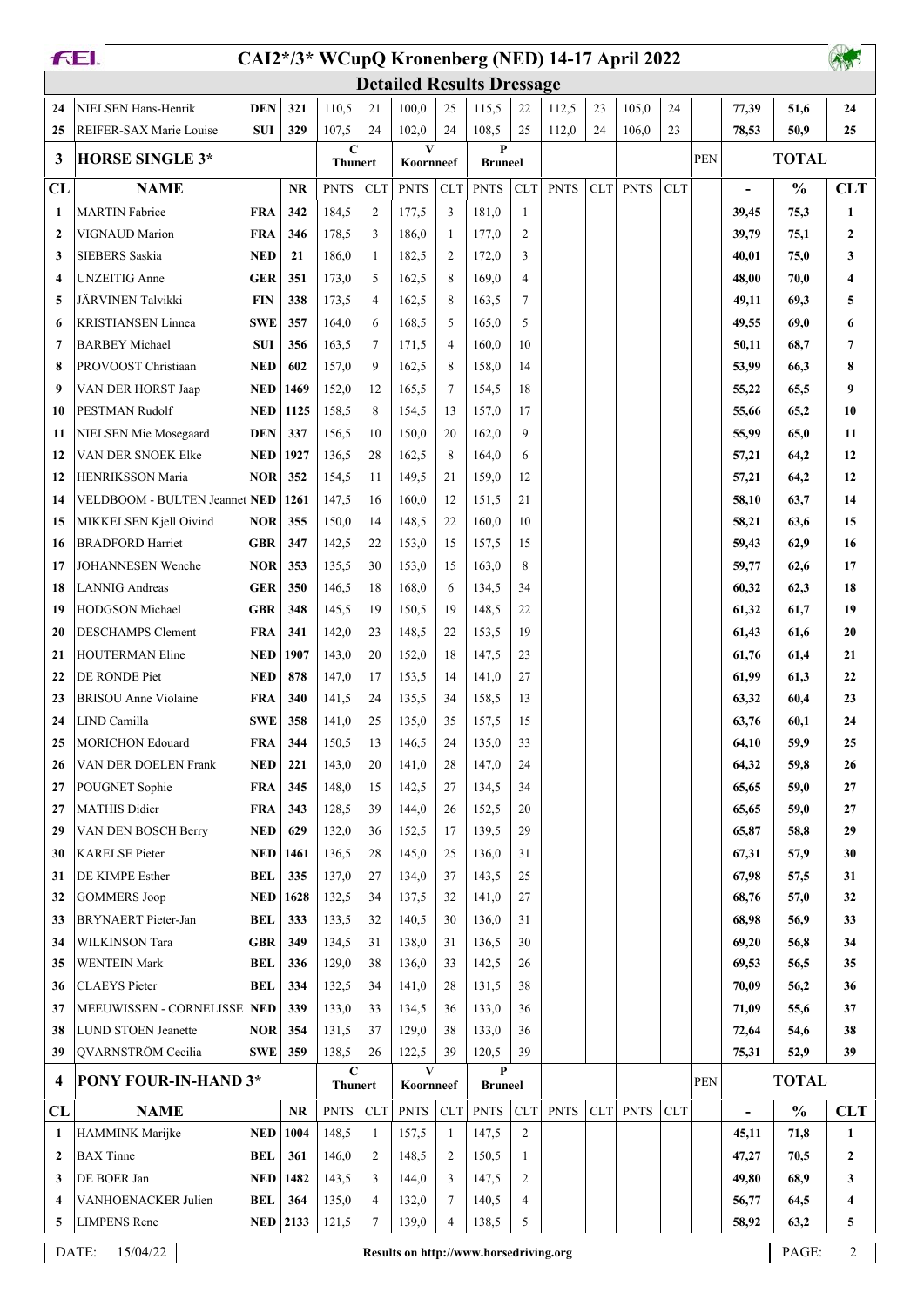|              | FEI.<br>CAI2*/3* WCupQ Kronenberg (NED) 14-17 April 2022 |            |                  |                      |                |                                                 |                       |                        |                |             |            |             |            |            |                                   |               |                  |
|--------------|----------------------------------------------------------|------------|------------------|----------------------|----------------|-------------------------------------------------|-----------------------|------------------------|----------------|-------------|------------|-------------|------------|------------|-----------------------------------|---------------|------------------|
|              |                                                          |            |                  |                      |                | <b>Detailed Results Dressage</b>                |                       |                        |                |             |            |             |            |            |                                   |               |                  |
| 6            | VAN DEN BOSCH Bert                                       | <b>BEL</b> | 362              | 133,0                | 5              | 129,0                                           | 9                     | 133,0                  | 6              |             |            |             |            |            | 59,93                             | 62,5          | 6                |
| 7            | BEEKHUISZEN Hendrik-Jan                                  | NED        | 3121             | 121,5                | 7              | 137,5                                           | 5                     | 127,0                  | 9              |             |            |             |            |            | 62,21                             | 61,1          | 7                |
| 8            | <b>BRANS</b> Manou                                       | <b>NED</b> | 2025             | 121,0                | $\mathbf Q$    | 133,0                                           | 6                     | 131,5                  | $\tau$         |             |            |             |            |            | 62,34                             | 61,0          | 8                |
| 9            | VAN DER HAM Joey                                         | NED        | 1732             | 116,5                | 12             | 131,5                                           | 8                     | 124,5                  | 10             |             |            |             |            |            | 65,63                             | 59,0          | 9                |
| 10           | VAN DEN OUWELAND Peter                                   | <b>BEL</b> | 363              | 118,5                | 10             | 118,5                                           | 12                    | 129,5                  | 8              |             |            |             |            |            | 67,15                             | 58,0          | 10               |
| 11           | LEGEMAAT-VAN BEMMEL DI NED                               |            | 1678             | 122,5                | 6              | 121,0                                           | 10                    | 117,5                  | 11             |             |            |             |            |            | 68,55                             | 57,2          | 11               |
| 12           | <b>MULDER Eric</b>                                       | NED        | 1781             | 118,5                | 10             | 121,0                                           | 10                    | 116,5                  | 12             |             |            |             |            |            | 69,81                             | 56,4          | 12               |
| 5            | <b>PONY PAIR 3*</b>                                      |            |                  | $\mathbf C$          |                | V                                               |                       | P                      |                |             |            |             |            | <b>PEN</b> |                                   | <b>TOTAL</b>  |                  |
| CL           | <b>NAME</b>                                              |            | NR               | Mihok<br><b>PNTS</b> | <b>CLT</b>     | <b>Boom</b><br><b>PNTS</b>                      | <b>CLT</b>            | Würgler<br><b>PNTS</b> | <b>CLT</b>     | <b>PNTS</b> | <b>CLT</b> | <b>PNTS</b> | <b>CLT</b> |            |                                   | $\frac{0}{0}$ | <b>CLT</b>       |
| 1            | VAN DE BUNT Melanie                                      | <b>NED</b> | 3053             | 144,5                | 1              | 150,5                                           | 1                     | 137,5                  | 3              |             |            |             |            |            | $\overline{\phantom{a}}$<br>50,43 | 68,5          | $\mathbf{1}$     |
| $\mathbf{2}$ | CREMERS Anneke G E M                                     | <b>NED</b> | 3284             | 140,0                | $\overline{2}$ | 143,5                                           | 5                     | 144,5                  | 1              |             |            |             |            |            | 51,57                             | 67,8          | $\boldsymbol{2}$ |
| 3            | <b>HENDRIKS Cas</b>                                      | <b>NED</b> | 1988             | 138,0                | 3              | 150,5                                           | 1                     | 127,0                  | 11             |             |            |             |            |            | 54,74                             | 65,8          | 3                |
| 4            | <b>BRECHTKEN</b> Antonia                                 | <b>GER</b> | 368              | 130,0                | 6              | 145,0                                           | $\overline{4}$        | 138,0                  | 2              |             |            |             |            |            | 55,37                             | 65,4          | 4                |
| 5            | VAN DEN BROECK Pieter                                    | <b>BEL</b> | 365              | 130,0                | 6              | 146,0                                           | 3                     | 136,5                  | $\overline{4}$ |             |            |             |            |            | 55,50                             | 65,3          | 5                |
| 6            | <b>JEURINK Rene</b>                                      | <b>GER</b> | 369              | 134,5                | $\overline{4}$ | 139,0                                           | 9                     | 133,5                  | 7              |             |            |             |            |            | 56,89                             | 64,4          | 6                |
| 7            | VERHAEGE Johan                                           | <b>BEL</b> | 366              | 130,0                | 6              | 139,5                                           | 8                     | 133,0                  | 8              |             |            |             |            |            | 58,03                             | 63,7          | 7                |
| 8            | <b>LIEBREGTS Kees</b>                                    | <b>NED</b> | 1900             | 123,5                | 9              | 140,0                                           | $7\phantom{.0}$       | 135,5                  | 5              |             |            |             |            |            | 58,92                             | 63,2          | 8                |
| 9            | FROST Gunlög                                             | <b>SWE</b> | 371              | 123,5                | 9              | 137,5                                           | 10                    | 135,5                  | 5              |             |            |             |            |            | 59,55                             | 62,8          | 9                |
| 10           | <b>SNOW Averina</b>                                      | <b>GBR</b> | 367              | 118,5                | 14             | 143,0                                           | 6                     | 130,0                  | 10             |             |            |             |            |            | 60,82                             | 62,0          | 10               |
| 11           | <b>COUWENBERG Sam</b>                                    | <b>NED</b> | 4169             | 132,0                | 5              | 134,0                                           | 12                    | 122,5                  | 14             |             |            |             |            |            | 61,58                             | 61,5          | 11               |
| 12           | <b>FLOBBE</b> Sietske                                    | <b>NED</b> | 389              | 120,0                | 12             | 137,0                                           | -11                   | 131,0                  | 9              |             |            |             |            |            | 61,71                             | 61,4          | 12               |
| 13           | VAN DER ENDE Nathalie                                    | <b>NED</b> | 1768             | 121,5                | 11             | 130,0                                           | 14                    | 125,0                  | 12             |             |            |             |            |            | 64,62                             | 59,6          | 13               |
| 14           | STRÖMBERG Marika                                         | <b>SWE</b> | 372              | 119,0                | 13             | 132,5                                           | 13                    | 124,5                  | 13             |             |            |             |            |            | 64,75                             | 59,5          | 14               |
| 15           | <b>SEITZ Thomas</b>                                      | <b>GER</b> | 370              | 102,5                | 15             | 102,0                                           | 15                    | 111,5                  | 15             |             |            |             |            |            | 79,95                             | 50,0          | 15               |
| 6            | <b>PONY SINGLE 3*</b>                                    |            |                  | $\mathbf C$          |                | V                                               |                       | P                      |                |             |            |             |            | <b>PEN</b> |                                   | <b>TOTAL</b>  |                  |
|              |                                                          |            |                  | Mihok                |                | <b>Boom</b>                                     |                       | Würgler                |                |             |            |             |            |            |                                   |               |                  |
| CL           | <b>NAME</b><br><b>BÜTIKOFER Vera</b>                     |            | <b>NR</b><br>382 | <b>PNTS</b>          | <b>CLT</b>     | <b>PNTS</b>                                     | CLT<br>$\overline{4}$ | <b>PNTS</b><br>166,5   | <b>CLT</b>     | <b>PNTS</b> | CLT        | <b>PNTS</b> | <b>CLT</b> |            | $\overline{\phantom{a}}$          | $\frac{0}{0}$ | <b>CLT</b>       |
| 1            |                                                          | <b>SUI</b> |                  |                      | $\overline{7}$ | 168,5                                           |                       |                        | 1              |             |            |             |            |            |                                   |               |                  |
|              |                                                          |            |                  | 152,0                |                |                                                 |                       |                        |                |             |            |             |            |            | 51,89                             | 67,6          | $\mathbf{1}$     |
| $\mathbf{2}$ | <b>SCHERRER Cédric</b>                                   | SUI        | 384              | 153,0                | 5              | 175,0                                           | $\overline{c}$        | 158,0                  | 3              |             |            |             |            |            | 52,11                             | 67,4          | 2                |
| 3            | <b>CHRISTMANN Anna</b>                                   | <b>FRA</b> | 374              | 154,0                | 4              | 170,5                                           | 3                     | 159,5                  | 2              |             |            |             |            |            | 52,55                             | 67,2          | 3                |
| 4            | WILLEMSEN Marije                                         |            | <b>NED</b> 4178  | 155,5                | 3              | 176,0                                           | 1                     | 151,0                  | 10             |             |            |             |            |            | 52,88                             | 67,0          | 4                |
| 5            | PROVOOST Renate                                          | NED        | 3705             | 152,5                | 6              | 166,5                                           | 6                     | 157,0                  | $\overline{4}$ |             |            |             |            |            | 54,33                             | 66,0          | 5                |
| 6            | <b>BERLAGE Katja</b>                                     | <b>GER</b> | 375              | 156,5                | 2              | 161,5                                           | 8                     | 156,0                  | 6              |             |            |             |            |            | 54,77                             | 65,8          | 6                |
| 7            | VAN 'T VELD Marloes                                      |            | <b>NED</b> 3964  | 150,0                | 8              | 164,0                                           | 7                     | 153,5                  | 7              |             |            |             |            |            | 56,21                             | 64,9          | 7                |
| 8            | <b>HALLASCH Monika</b>                                   | GER        | 376              | 131,0                | 18             | 167,0                                           | 5                     | 153,0                  | 9              |             |            |             |            |            | 59,88                             | 62,6          | 8                |
| 9            | RADSTAKE Henk                                            | <b>NED</b> | 202              | 136,0                | 12             | 159,0                                           | 9                     | 153,5                  | $\tau$         |             |            |             |            |            | 60,43                             | 62,2          | 9                |
| 10           | <b>JANSSEN Brent</b>                                     | NED        | 3662             | 142,5                | 10             | 157,5                                           | 11                    | 147,0                  | 11             |             |            |             |            |            | 60,77                             | 62,0          | 10               |
| 11           | <b>BERTHER Linus</b>                                     | <b>SUI</b> | 381              | 147,0                | 9              | 154,0                                           | 14                    | 140,5                  | 13             |             |            |             |            |            | 61,99                             | 61,3          | 11               |
| 12           | <b>HERNER Johan</b>                                      | <b>SWE</b> | 387              | 142,5                | 10             | 157,0                                           | 12                    | 137,0                  | 15             |             |            |             |            |            | 63,10                             | 60,6          | 12               |
| 13           | <b>BOOGAARTS Chantalle</b>                               | NED        | 3297             | 158,5                | -1             | 155,0                                           | 13                    | 122,0                  | 24             |             |            |             |            |            | 63,32                             | 60,4          | 13               |
| 14           | <b>GUSTAVSSON Emma</b>                                   | <b>SWE</b> | 386              | 127,5                | 20             | 150,0                                           | 18                    | 156,5                  | 5              |             |            |             |            |            | 63,65                             | 60,2          | 14               |
| 15           | <b>SCHETTLER Karolin</b>                                 | GER        | 378              | 134,0                | 15             | 152,5                                           | 15                    | 138,0                  | 14             |             |            |             |            |            | 65,76                             | 58,9          | 15               |
| 16           | <b>HUSER Karin</b>                                       | <b>SUI</b> | 383              | 132,0                | 16             | 152,0                                           | 16                    | 136,5                  | 16             |             |            |             |            |            | 66,65                             | 58,3          | 16               |
| 17           | VAN MEERTEN Lisanne                                      |            | <b>NED</b> 3910  | 132,0                | 16             | 158,0                                           | 10                    | 130,0                  | 21             |             |            |             |            |            | 66,76                             | 58,3          | 17               |
| 18           | MEULENDIJK Wilma                                         | NED        | 2016             | 128,0                | 19             | 151,0                                           | 17                    | 131,5                  | 20             |             |            |             |            |            | 68,87                             | 57,0          | 18               |
| 19           | <b>BECKER</b> Melanie                                    | NED        | 1355             | 134,5                | 14             | 145,5                                           | 20                    | 120,5                  | 25             |             |            |             |            |            | 71,09                             | 55,6          | 19               |
| 20           | <b>LANDE</b> Simon                                       | NOR        | 380              | 122,0                | 22             | 150,0                                           | 18                    | 126,0                  | 23             |             |            |             |            |            | 71,64                             | 55,2          | 20               |
| 21           | SJÖDIN Johny                                             | <b>SWE</b> | 390              | 121,5                | 24             | 140,0                                           | 22                    | 135,0                  | 17             |             |            |             |            |            | 71,98                             | 55,0          | 21               |
| 22           | <b>TAKKINEN Raisa</b>                                    | <b>FIN</b> | 373              | 122,0                | 22             | 139,0                                           | 23                    | 132,5                  | 19             |             |            |             |            |            | 72,64                             | 54,6          | 22               |
| 23           | <b>HUISMAN Milou</b>                                     | <b>NED</b> | 1638             | 135,0                | 13             | 144,5                                           | 21                    | 133,5                  | 18             |             |            |             |            | 5          | 73,31                             | 54,2          | 23               |
| 24           | SJÖDIN Lida<br>DATE:<br>15/04/22                         | SWE        | 391              | 111,5                | 27             | 133,5<br>Results on http://www.horsedriving.org | 25                    | 144,0                  | 12             |             |            |             |            |            | 73,64                             | 54,0<br>PAGE: | 24<br>3          |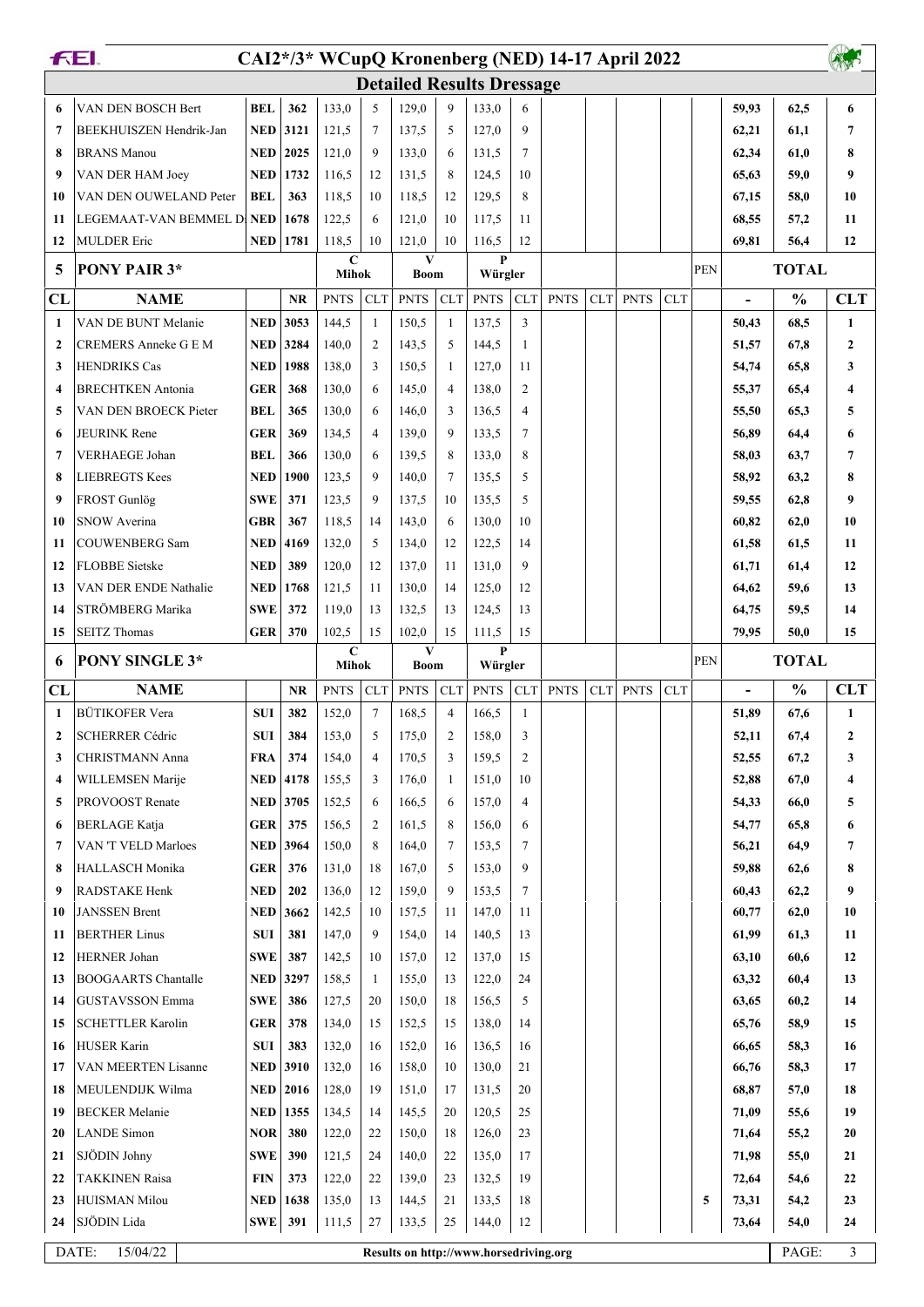|                         | <b>FEI.</b>                  |                 |                 |                         |                |                                        |                |                       |                | CAI2*/3* WCupQ Kronenberg (NED) 14-17 April 2022 |            |             |            |            |                          |               |              |
|-------------------------|------------------------------|-----------------|-----------------|-------------------------|----------------|----------------------------------------|----------------|-----------------------|----------------|--------------------------------------------------|------------|-------------|------------|------------|--------------------------|---------------|--------------|
|                         |                              |                 |                 |                         |                | <b>Detailed Results Dressage</b>       |                |                       |                |                                                  |            |             |            |            |                          |               |              |
| 25                      | CARLBERG Johanna             | <b>SWE</b>      | 385             | 120,0                   | 25             | 136,5                                  | 24             | 127,5                 | 22             |                                                  |            |             |            |            | 74,75                    | 53,3          | 25           |
| 26                      | WINTGENS Jörn                | <b>GER</b>      | 379             | 123,5                   | 21             | 132,0                                  | 26             | 110,5                 | 27             |                                                  |            |             |            |            | 78,75                    | 50,8          | 26           |
| 27                      | PETERSSON Pia                | <b>SWE</b>      | 388             | 114,0                   | 26             | 119,0                                  | 27             | 111,5                 | 26             |                                                  |            |             |            |            | 83,52                    | 47,8          | 27           |
| 7                       | <b>HORSE FOUR-IN-HAND 2*</b> |                 |                 | $\mathbf C$<br>Freiberg |                | $\mathbf{V}$<br><b>Vos</b>             |                | P<br><b>Martens</b>   |                |                                                  |            |             |            | <b>PEN</b> |                          | <b>TOTAL</b>  |              |
| CL                      | <b>NAME</b>                  |                 | <b>NR</b>       | <b>PNTS</b>             | <b>CLT</b>     | <b>PNTS</b>                            | CLT            | <b>PNTS</b>           | <b>CLT</b>     | <b>PNTS</b>                                      | <b>CLT</b> | <b>PNTS</b> | <b>CLT</b> |            | $\overline{\phantom{a}}$ | $\frac{0}{0}$ | <b>CLT</b>   |
| 1                       | <b>MEIER</b> Daniel          | <b>SUI</b>      | 392             | 112,5                   | $\mathbf{1}$   | 112,0                                  | $\mathbf{1}$   | 113,0                 | $\mathbf{1}$   |                                                  |            |             |            |            | 74,50                    | 53,4          | $\mathbf{1}$ |
| 8                       | <b>HORSE PAIR 2*</b>         |                 |                 | $\mathbf C$<br>Freiberg |                | V<br><b>Vos</b>                        |                | P<br><b>Martens</b>   |                |                                                  |            |             |            | <b>PEN</b> |                          | <b>TOTAL</b>  |              |
| CL                      | <b>NAME</b>                  |                 | <b>NR</b>       | <b>PNTS</b>             | <b>CLT</b>     | <b>PNTS</b>                            | <b>CLT</b>     | <b>PNTS</b>           | <b>CLT</b>     | <b>PNTS</b>                                      | <b>CLT</b> | <b>PNTS</b> | <b>CLT</b> |            |                          | $\frac{0}{0}$ | <b>CLT</b>   |
| 1                       | <b>OLIVIER</b> Ian           | <b>RSA</b>      | 396             | 143,0                   | 1              | 145,0                                  | 1              | 146,0                 | $\mathbf{1}$   |                                                  |            |             |            |            | 50,05                    | 68,7          | 1            |
| $\mathbf{2}$            | <b>KRAMER Wybe</b>           | NED             | 1742            | 141,5                   | $\overline{2}$ | 139,5                                  | 2              | 139,5                 | $\overline{c}$ |                                                  |            |             |            |            | 53,47                    | 66,6          | 2            |
| 3                       | <b>CORNELIS Philip</b>       | BEL             | 393             | 134,0                   | 3              | 134,0                                  | $\overline{4}$ | 136,5                 | 3              |                                                  |            |             |            |            | 57,53                    | 64,0          | 3            |
| 4                       | <b>HOENS Hans</b>            | <b>NED</b>      | 40              | 132,0                   | $\overline{4}$ | 135,5                                  | 3              | 128,0                 | 5              |                                                  |            |             |            |            | 59,81                    | 62,6          | 4            |
| 5                       | DE BRABANDER Bert            | <b>BEL</b>      | 394             | 125,0                   | 5              | 124,5                                  | 5              | 129,5                 | $\overline{4}$ |                                                  |            |             |            |            | 63,99                    | 60,0          | 5            |
| 6                       | ROHAUT Loic                  | <b>FRA</b>      | 395             | 125,0                   | 5              | 124,0                                  | 6              | 121,0                 | 6              |                                                  |            |             |            |            | 66,27                    | 58,6          | 6            |
| 9                       | <b>HORSE SINGLE 2*</b>       |                 |                 | C<br>Freiberg           |                | V<br><b>Vos</b>                        |                | P<br><b>Martens</b>   |                |                                                  |            |             |            | <b>PEN</b> |                          | <b>TOTAL</b>  |              |
| CL                      | <b>NAME</b>                  |                 | <b>NR</b>       | <b>PNTS</b>             | <b>CLT</b>     | <b>PNTS</b>                            | CLT            | <b>PNTS</b>           | <b>CLT</b>     | <b>PNTS</b>                                      | CLT        | <b>PNTS</b> | <b>CLT</b> |            |                          | $\frac{0}{0}$ | <b>CLT</b>   |
| 1                       | <b>ZEEGERS</b> Peter         | <b>NED</b>      | 1987            | 149,0                   | 1              | 156,5                                  | 3              | 139,5                 | 1              |                                                  |            |             |            |            | 47,27                    | 70,5          | 1            |
| $\mathbf{2}$            | PETERSEN Kasper              | <b>DEN</b>      | 397             | 137,0                   | $\overline{2}$ | 145,0                                  | 5              | 135,0                 | 2              |                                                  |            |             |            |            | 54,36                    | 66,0          | $\mathbf{2}$ |
| 3                       | SÖDERQVIST Karin             | <b>SWE</b>      | 405             | 126,0                   | 3              | 158,0                                  | $\overline{2}$ | 126,0                 | 5              |                                                  |            |             |            |            | 56,13                    | 64,9          | 3            |
| $\overline{\mathbf{4}}$ | JÄRVINEN Talvikki            | <b>FIN</b>      | 398             | 118,0                   | 8              | 163,0                                  | $\overline{1}$ | 127,5                 | $\overline{4}$ |                                                  |            |             |            |            | 56,51                    | 64,7          | 4            |
| 5                       | <b>LARSSON</b> Ake           | <b>SWE</b>      | 404             | 120,5                   | 5              | 145,0                                  | 5              | 132,0                 | 3              |                                                  |            |             |            |            | 59,30                    | 62,9          | 5            |
| 6                       | <b>HELMUTH Raymond</b>       | <b>USA</b>      | 406             | 126,0                   | 3              | 134,5                                  | $\overline{7}$ | 119,0                 | 6              |                                                  |            |             |            |            | 63,86                    | 60,1          | 6            |
| 6                       | <b>BARBEY Michael</b>        | <b>SUI</b>      | 402             | 119,0                   | $\overline{7}$ | 146,0                                  | $\overline{4}$ | 114,5                 | $\tau$         |                                                  |            |             |            |            | 63,86                    | 60,1          | 6            |
| 8                       | <b>LARSSON Ake</b>           | <b>SWE</b>      | 403             | 119,5                   | 6              | 125,0                                  | 8              | 110,0                 | 8              |                                                  |            |             |            |            | 70,19                    | 56.1          | 8            |
|                         |                              |                 |                 | C                       |                | V                                      |                | P                     |                |                                                  |            |             |            |            |                          |               |              |
| A                       | PONY FOUR-IN-HAND 2*         |                 |                 | Freiberg                |                | <b>Vos</b>                             |                | <b>Martens</b>        |                |                                                  |            |             |            | <b>PEN</b> |                          | <b>TOTAL</b>  |              |
| CL                      | <b>NAME</b>                  |                 | <b>NR</b>       | <b>PNTS</b>             | <b>CLT</b>     | <b>PNTS</b>                            | CLT            | <b>PNTS</b>           | <b>CLT</b>     | <b>PNTS</b>                                      | <b>CLT</b> | <b>PNTS</b> | <b>CLT</b> |            |                          | $\frac{0}{0}$ | <b>CLT</b>   |
| 1                       | <b>HARRER Patrick</b>        | GER             | 407             | 128,5<br>$\mathbf C$    | 1              | 129,0<br>V                             | 1              | 130,0<br>P            | 1              |                                                  |            |             |            |            | 61,83                    | 61,4          | $\mathbf{1}$ |
| B                       | PONY PAIR 2*                 |                 |                 | Freiberg                |                | <b>Vos</b>                             |                | <b>Martens</b>        |                |                                                  |            |             |            | <b>PEN</b> |                          | <b>TOTAL</b>  |              |
| CL                      | <b>NAME</b>                  |                 | <b>NR</b>       | <b>PNTS</b>             | <b>CLT</b>     | <b>PNTS</b>                            | CLT            | <b>PNTS</b>           | <b>CLT</b>     | <b>PNTS</b>                                      | CLT        | <b>PNTS</b> | <b>CLT</b> |            | $\blacksquare$           | $\frac{0}{0}$ | <b>CLT</b>   |
| $\mathbf{1}$            | VAN OLST Jorn                | <b>NED</b>      | 3632            | 129,0                   | $\overline{2}$ | 136,0                                  | -1             | 154,5                 | 1              |                                                  |            |             |            |            | 53,73                    | 66,4          | 1            |
| 2                       | <b>REINTS Larissa</b>        |                 | <b>NED</b> 3892 | 138,0                   | -1             | 132,5                                  | 2              | 147,0                 | 2              |                                                  |            |             |            |            | 54,23                    | 66,1          | 2            |
| 3                       | <b>ELBURG</b> Jorn           | <b>NED 3887</b> |                 | 129,0<br>$\mathbf C$    | 2              | 124,0<br>V                             | 3              | 138,0<br>$\mathbf{P}$ | 3              |                                                  |            |             |            |            | 60,95                    | 61,9          | 3            |
| $\mathbf C$             | <b>PONY SINGLE 2*</b>        |                 |                 | Freiberg                |                | <b>Vos</b>                             |                | <b>Martens</b>        |                |                                                  |            |             |            | <b>PEN</b> |                          | <b>TOTAL</b>  |              |
| CL                      | <b>NAME</b>                  |                 | <b>NR</b>       | <b>PNTS</b>             | <b>CLT</b>     | <b>PNTS</b>                            | CLT            | <b>PNTS</b>           | <b>CLT</b>     | <b>PNTS</b>                                      | CLT        | <b>PNTS</b> | CLT        |            | $\overline{\phantom{a}}$ | $\frac{0}{0}$ | <b>CLT</b>   |
| 1                       | <b>BROEKMAN Els</b>          | <b>NED</b>      | 1893            | 145,5                   | 2              | 142,0                                  | 5              | 159,5                 | $\mathbf{1}$   |                                                  |            |             |            |            | 46,76                    | 70,8          | 1            |
| 2                       | <b>SCOTT Lucy</b>            | <b>GBR</b>      | 414             | 146,0                   | -1             | 160,5                                  | -1             | 133,5                 | 6              |                                                  |            |             |            |            | 48,53                    | 69,7          | 2            |
| 3                       | <b>BAIJENS Jur</b>           | NED             | 3869            | 139,5                   | 3              | 144,5                                  | $\overline{4}$ | 143,5                 | 2              |                                                  |            |             |            |            | 51,70                    | 67,7          | 3            |
| 4                       | <b>HALKJAER Lise</b>         | DEN             | 411             | 139,0                   | 4              | 155,5                                  | 2              | 130,0                 | 8              |                                                  |            |             |            |            | 52,46                    | 67,2          | 4            |
| 5                       | <b>HALKJAER Lise</b>         | <b>DEN</b>      | 410             | 131,0                   | 8              | 150,5                                  | 3              | 138,0                 | 4              |                                                  |            |             |            |            | 53,73                    | 66,4          | 5            |
| 6                       | <b>BUCK Robert</b>           | <b>GBR</b>      | 413             | 138,5                   | 5              | 141,0                                  | 6              | 136,5                 | 5              |                                                  |            |             |            |            | 54,61                    | 65,9          | 6            |
| 7                       | RACKING Anna                 | <b>SWE</b>      | 416             | 137,5                   | 6              | 137,5                                  | 8              | 133,0                 | 7              |                                                  |            |             |            |            | 56,64                    | 64,6          | 7            |
| 8                       | VANGOIDSENHOVEN Ellen        | BEL             | 409             | 133,0                   | 7              | 126,0                                  | 10             | 139,0                 | 3              |                                                  |            |             |            |            | 59,17                    | 63,0          | 8            |
| 9                       | <b>UBEDA</b> Chloe           | <b>FRA</b>      | 412             | 122,0                   | 10             | 139,5                                  | 7              | 123,5                 | 9              |                                                  |            |             |            |            | 62,47                    | 61,0          | 9            |
| 10                      | <b>TILLIE Kristof</b>        | BEL             | 408             | 125,0                   | 9              | 136,0                                  | 9              | 120,0                 | 10             |                                                  |            |             |            |            | 63,48                    | 60,3          | 10           |
| P                       | <b>PARA-EQUESTRIAN</b>       |                 |                 | $\mathbf C$<br>Freiberg |                | V<br><b>Vos</b>                        |                | P<br><b>Martens</b>   |                |                                                  |            |             |            | <b>PEN</b> |                          | <b>TOTAL</b>  |              |
| CL                      | <b>NAME</b>                  |                 | NR              | <b>PNTS</b>             | <b>CLT</b>     | <b>PNTS</b>                            | CLT            | <b>PNTS</b>           | <b>CLT</b>     | <b>PNTS</b>                                      | <b>CLT</b> | <b>PNTS</b> | <b>CLT</b> |            | $\overline{\phantom{a}}$ | $\frac{0}{0}$ | <b>CLT</b>   |
| 1                       | <b>SOETE Freddy</b>          | <b>BEL</b>      | 417             | 129,5                   | 1              | 122,5                                  | $\mathbf{1}$   | 128,0                 | $\mathbf{1}$   |                                                  |            |             |            |            | 53,60                    | 66,5          | $\mathbf{1}$ |
|                         | DATE:<br>15/04/22            |                 |                 |                         |                | Results on http://www.horsedriving.org |                |                       |                |                                                  |            |             |            |            |                          | PAGE:         | 4            |